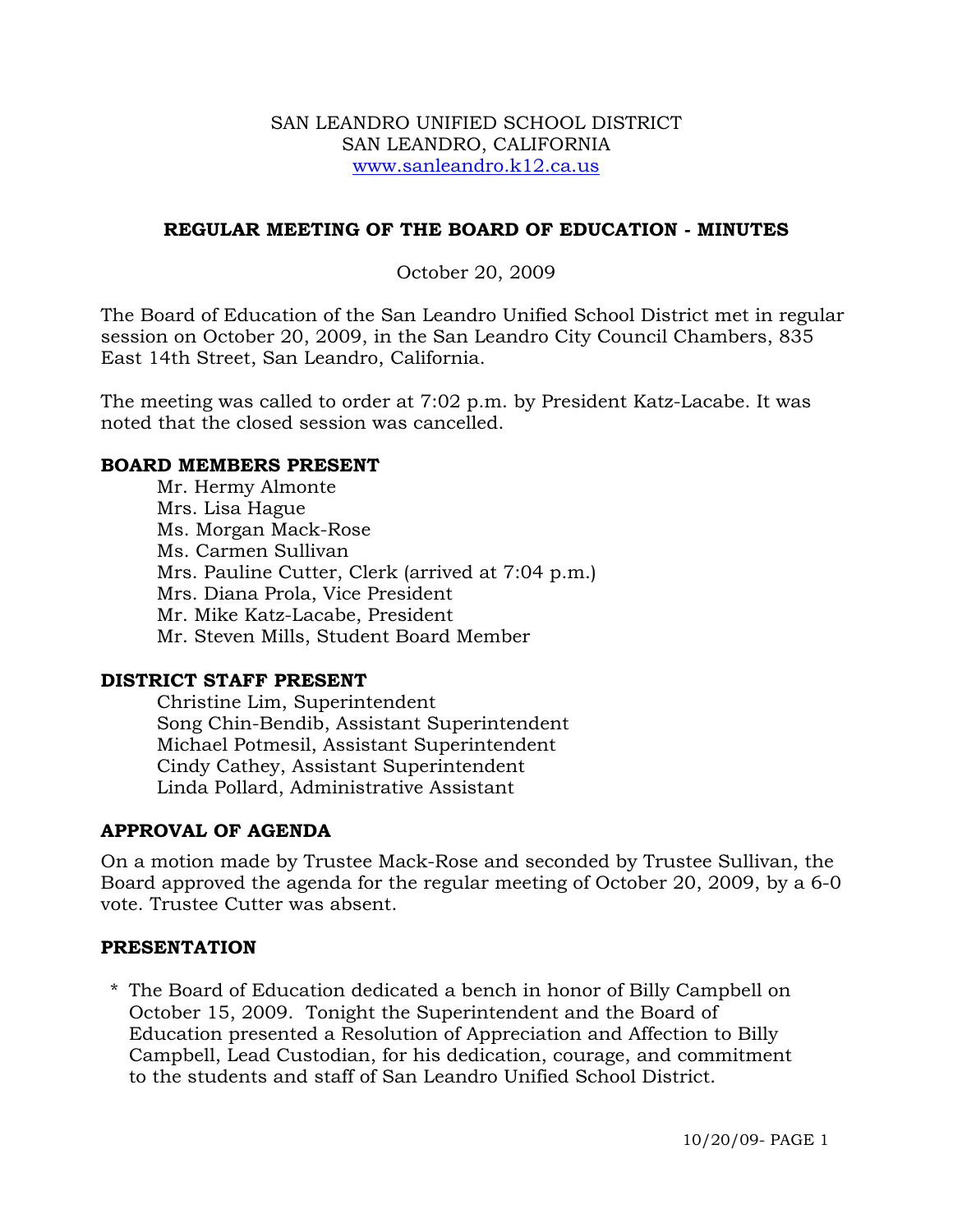# **REPORTS** Parks & Recreation Commission Report: There was no report.

### **BOARD WORK SESSION**

The District's recent award of a Qualified School Construction Bond ("QSCB") has prompted many questions regarding the requirements of this program and what projects are available for funding. In addition, the release of the District's 2009-10 assessed valuation by the County of Alameda (which showed a 5.14% decrease in the District's assessed values) has led to additional questions and concerns regarding the relationship of future assessed valuation growth rates, projected general obligation bond tax rates, and the timing of the District's ongoing and future construction program.

 These topics were reviewed and discussed at the Board workshop. The workshop was presented into three major sections.

### Part 1:

 Dale Scott, the District's financial advisor, provided a review of the District's QSCB program and its current status. In the workshop, he described the following: a) How pre-election tax rate estimates are calculated, b) The legal requirements associated with such estimates, c) The impact of post-election changes in assessed valuation, interest rates and project timing on these estimates, and d) Options available to the District regarding its ongoing bond program. Key points included:

- $\triangle$  QSCB is on track although market remains emerging
- Original tax rate estimate of \$39 per \$100,000 of Assessed Value (AV) based on assumption of ongoing growth
- $\blacklozenge$  Prop 39 tax rate legal limit is \$60 per \$100,000 of AV - Board has ability to reset tax rate with additional approval
- New reality requires adjustments in bond program

 The Board was requested to decide on the options/alternatives regarding the District's ongoing bond program from the following three basic alternatives:

I. Delay projects without extending repayment (Significant project delays would be required)

#### Plusses: Minuses:

- \$39 tax rate maintained Final project delayed until 2026
- Final Payment in 2037
- II. Extend term of financing (Debt repayment would be spread over 36 years)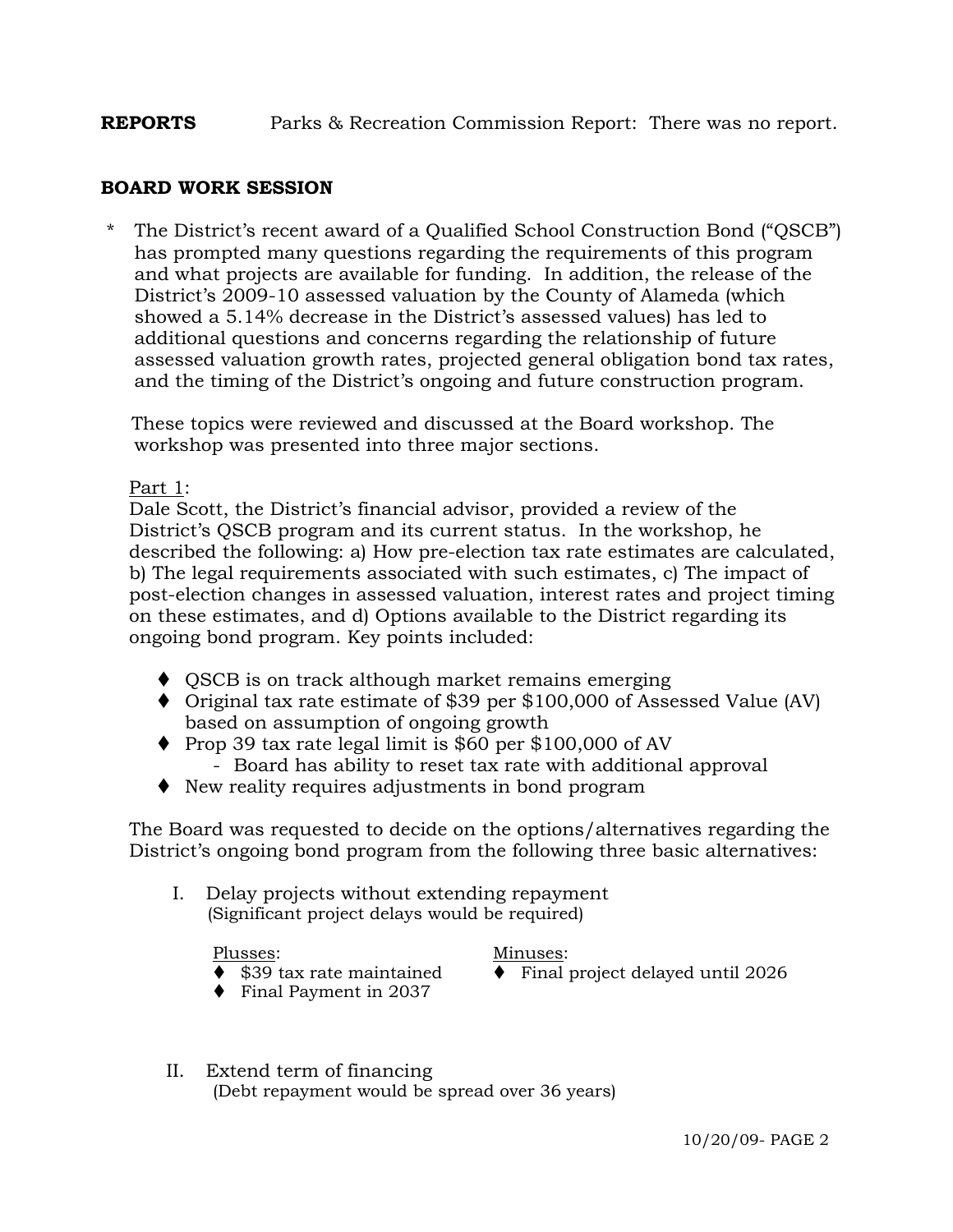- 
- 

Plusses: Minuses:

- Funds received on schedule  $\bullet$  Extends payments by a least six years
- $\triangleq$  \$39 tax rate maintained  $\triangleq$  Costly additional interest payments
	- ♦ Complex structure/additional consultant costs
- III. Raise estimated tax rate (Allow tax rate to rise above initial estimate)

- 
- Lower interest costs

### Plusses: Minuses:

 $\bullet$  Reduce finance costs  $\bullet$  Tax rate rises above initial estimate

 The Board posed clarifying questions regarding QSCB, the assessed valuation market, and the three alternatives that were presented, which were addressed by Mr. Scott. Concerns were raised regarding how raising the tax rate might deter the community from supporting a parcel tax, and the impact to the District's projects.

Part 2:

 District staff presented the list of projects discussed prior to the 2006 Bond election. This list included projects that were funded by the Measure B Bond such as upgrade ADA, Health, Fire, Safety, replace roofs, heating systems, paint classrooms, upgrade technology, upgrade classroom lighting, renovating Industrial Arts Building and the vacated SLAM area. In addition new construction funded by Measure B included the new 9th Grade campus, Arts Education Center, PG&E lot purchase, San Leandro High School library expansion, Bancroft Middle School expansion for parking, high school open space improvements and hardscaping, and a financial reserve to safeguard cost escalation.

 The Board also discussed and reviewed projects that were not funded after the passing of the Measure B Bond including additional classroom modernization items such as new window systems, upgrade electrical system, exterior paint and wall finishes, exterior doors replacement, intercom/bell systems upgrade, and Burrell Field to name a few.

 Staff also included copies of the full text of the Measure B Bond Resolution outlining the areas funded including upgrade heating, ventilation, electrical, lighting, and plumbing systems to improve energy efficiency, and repair and improve athletic fields and related facilities District-wide.

Additional comments and requests from the Board included:

• Staff to provide the Board with updated figures on funds spent and anticipated, so they can get an overall picture of what can be done in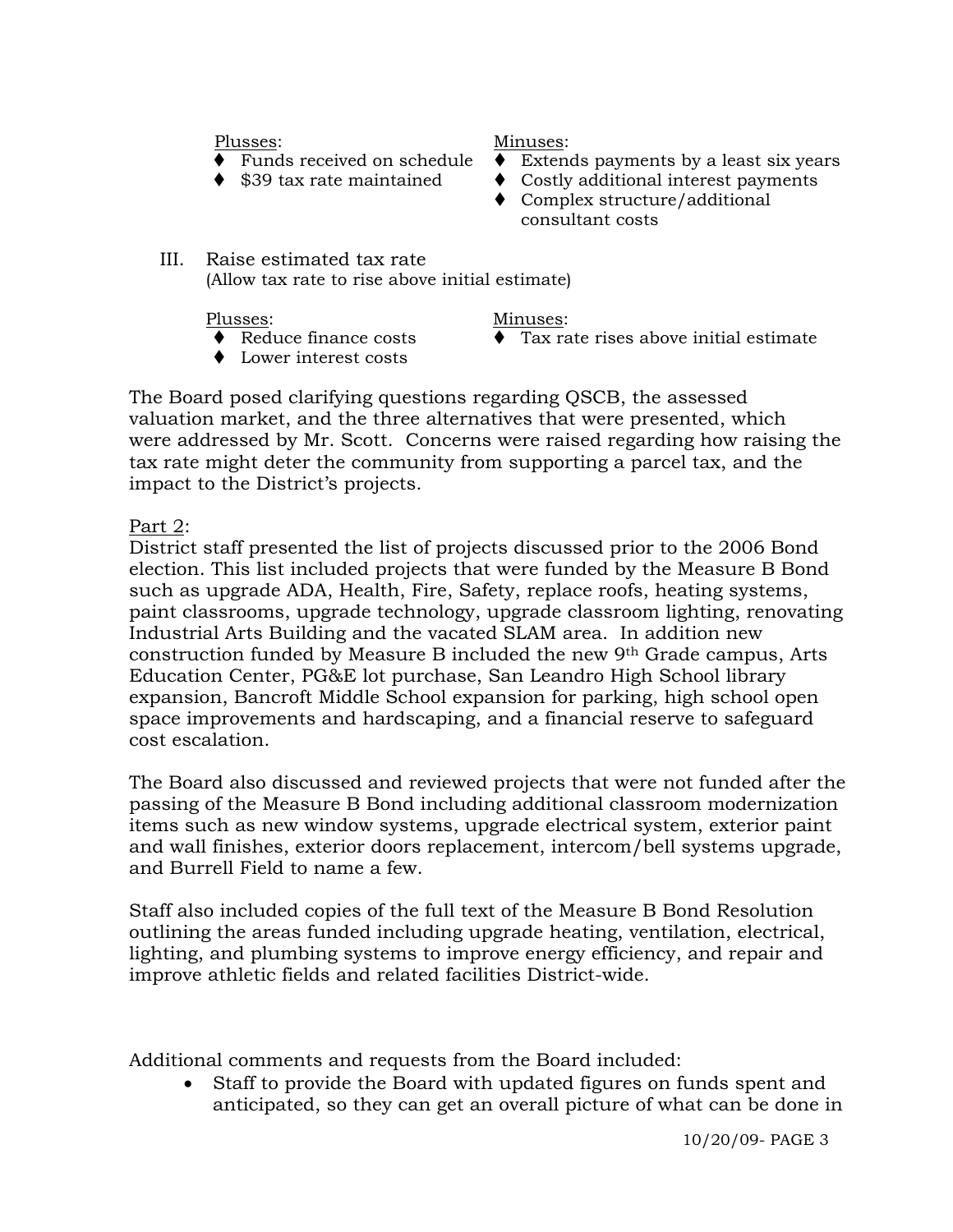the best interest of the schools

- Include Burrell Field in future discussions
- Why air condition was not included in the project list
- What type of savings can the District anticipate through light modifications, window and heating systems modernization, and/or solar energy
- Partnering with the SLSF to renovate Burrell Field

 Citizens Oversight Committee (COC) President Deborah Cox also said that the COC supported resetting the tax rate (Alternative #3); however, remained concerned with the impact to the senior citizen community.

# Part 3:

 Community input was requested regarding what projects are available for funding from the estimated \$10M savings in the issuance of QSCB. Several projects such as Burrell field; San Leandro High School pools; and solar panels for all school sites have been mentioned by many stakeholders. The Board received information from the community and public regarding these and any other potential projects to be funded from the savings of the QSCB. Discussion will begin and a final decision on project(s) to be funded will occur at a later Board meeting.

# **CONFERENCE**

Business Operations

4.1-CF Alternatives Available to the District's Ongoing Bond Program as Presented by the District's Financial Advisor for the Qualified School Construction Bond (QSCB)

> The Board discussed and considered the three alternatives available to the District's Ongoing Bond Program as Presented by the District's Financial Advisor for the Qualified School Construction Bond (QSCB).

Assistant Superintendent Chin-Bendib explained that it was necessary for the Board to take action tonight as the District is planning on issuing the QCSB in early December, which was already an extension from the original September/October time table.

Trustee Cutter remained concerned about the District's cash flow and the impact to the senior citizen community, stating that in good conscience she could not support raising the tax rate above the initial estimate.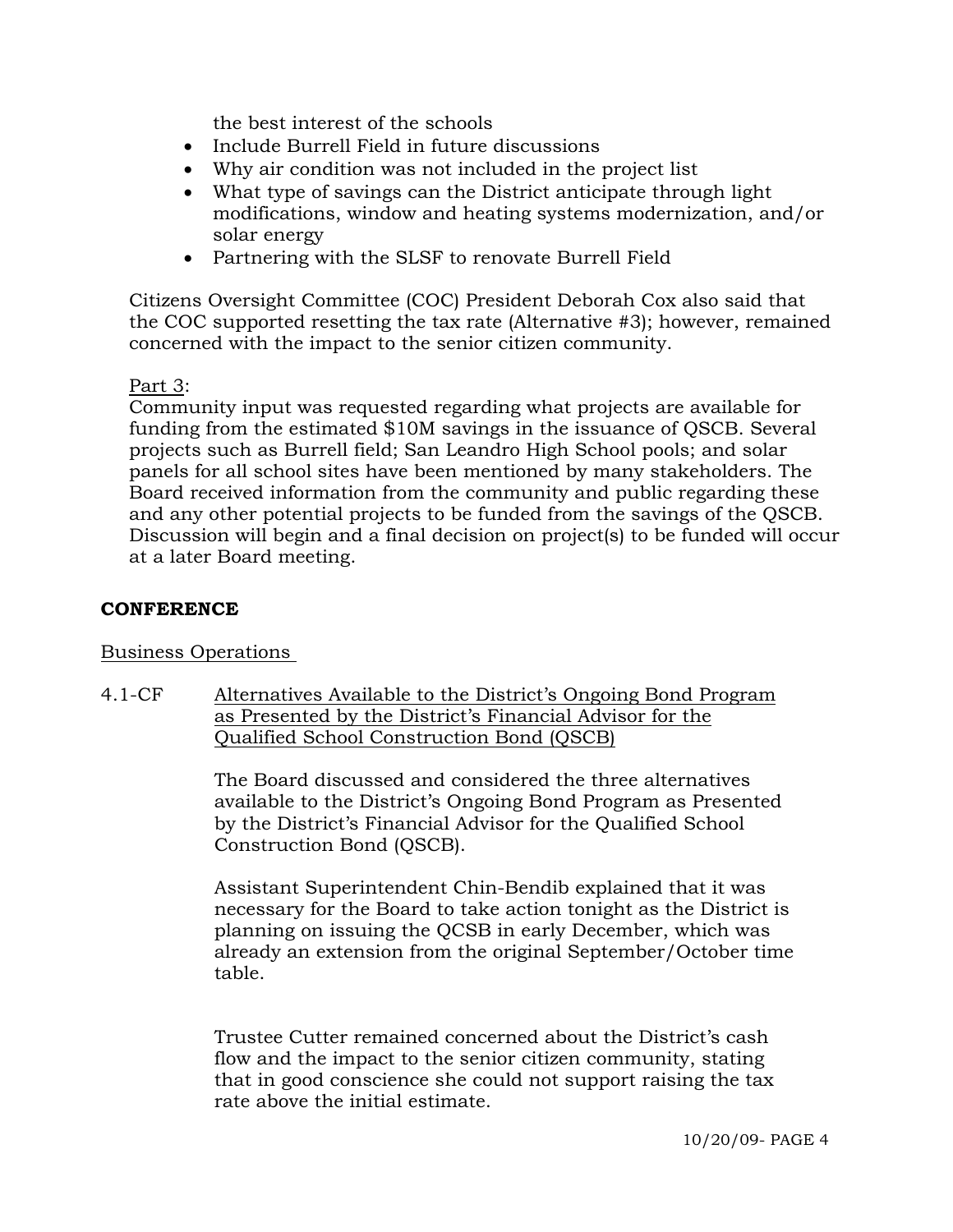It was noted that while there were risks involved with all the proposed alternatives, most agreed that Option #3, to allow the tax rate to rise above the initial estimate, would provide the District the flexibility to complete some of the projects in the time that has been allocated, not risk the matching funds and grants that have been secured for these projects, as well as the overall costs.

On a motion made by Trustee Mack-Rose and seconded by Trustee Sullivan, the Board approved Option #3, as presented, to allow the tax rate to rise above the initial estimate, by a 6-1 vote. Trustee Cutter voting no.

# **PRESENTATION**

- \* Bob Maginnis, Martin Capron, Geno Yun, and Deborah Cox described the mission of the San Leandro Sports Foundation (SLSF), its support of sports and facilities at San Leandro schools, and the need for improvements to existing facilities, adding that "We owe it to the children of this community to have a proper school that includes the sports venues." The SLSF also presented the process and results of its workshops on the design of Burrell Field and summarized the needs and ongoing efforts to support a competitive pool at the high school. Highlights included:
	- SLSF encouraged the Board to approve the placing of a facilities bond on the November 2010 ballot that encompasses modernizing sports facilities throughout the District including Burrell Field.
	- SLSF encouraged the Board to approve spending up to \$3.5 million of the "stimulus" money towards rebuilding the high school swimming poll. Delay in committing funds to rebuild the pool could mean the closure of the pool, adding that

 Pictures depicting the condition of Burrell Field in comparison to the facilities at neighboring school districts i.e. Castro Valley High, Amador Valley High, and Logan High were shared.

 Architect Geno Yun stated that based on the studies and the public workshops, it was determined that in addition to the same amenities currently provided on the site, the future Burrell Field site could have the capacity for a 2500 seat stadium that would accommodate other sports such as rugby and lacrosse, two basketball courts, and the baseball stadium currently located at the site. In addition, an all-weather track, field, and lighting would allow year round use.

 Mr. Yun stated that a much more energy efficient pool (like so many of the other facilities in the bay area), would provide the District the opportunity to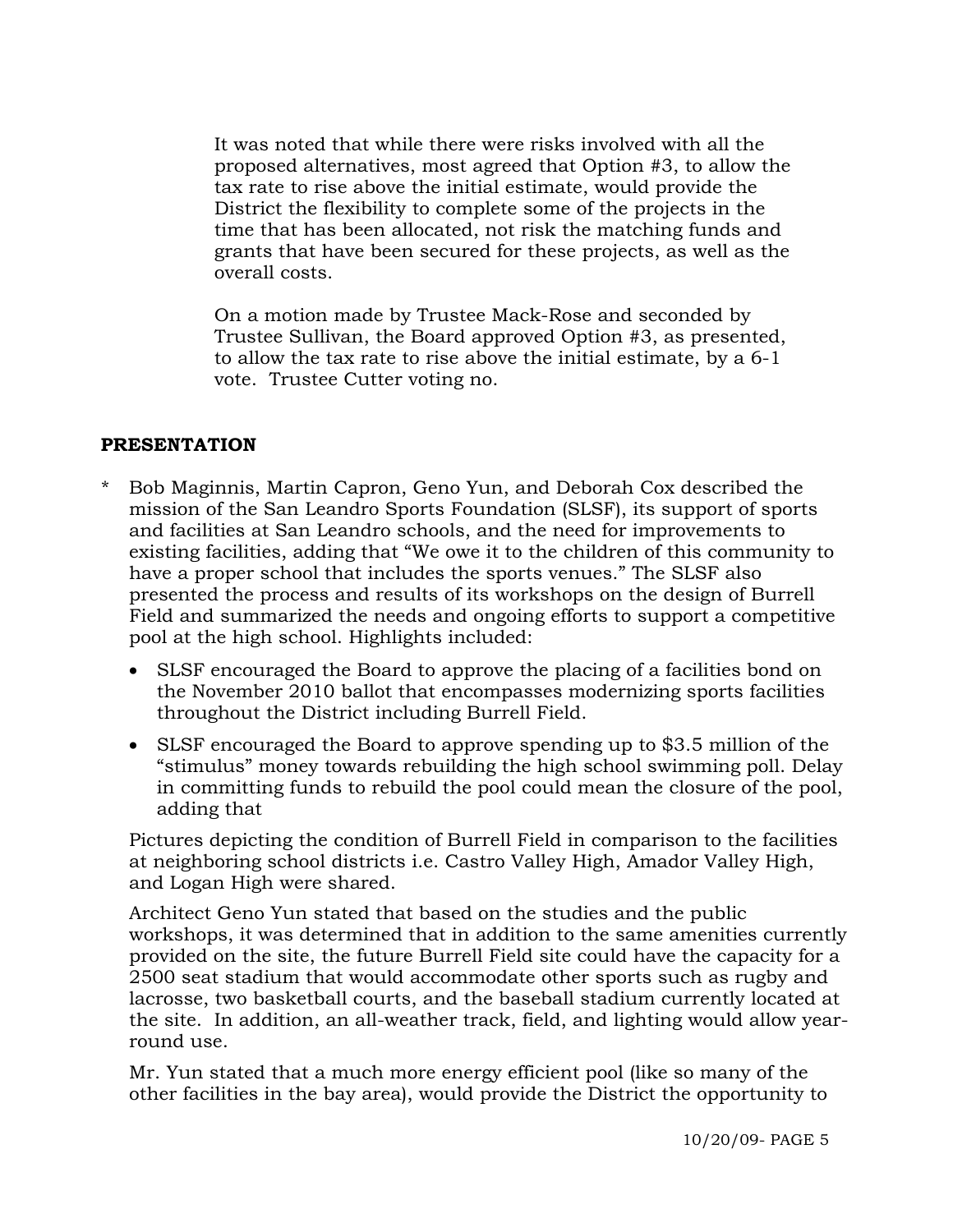take advantage of renewal energy technology such as solar hot water, heating, water conservation measures, and more advanced main-drain technology for safer pool use, thus decreasing the operating costs.

 Deborah Cox, San Leandro Education Foundation echoed those sediments and Carol Alvarez, a long-time supporter of the local swim teams including the "Drowning Darryls", shared some historical facts about the pool.

Board members shared their excitement and thanked the presenters for their ongoing optimism, enthusiasm, and energy towards making the schools better.

# **PUBLIC TESTIMONY ON NON-AGENDA ITEMS**

The Board heard comments from the following community members in support of restoring the pool at San Leandro High School:

- Denise McHale appreciated the Board's enthusiasm and thanked them for listening and considering the "SOS" for the pool.
- y Michele Felarca, Washington Manor Swim Team President, spoke on the benefits of having a pool, and encouraged the Board to not let the pool close.
- Paul Pierce, President of the San Leandro Swim Team, urged the Board to support their goal of providing a new pool for the school and community.

The Board took a break at 9:30 p.m. and reconvened to open session at 9:36 p.m.

# **REPORTS**

- 1) Correspondence Clerk Cutter reported receipt of the following emails between October 6, 2009-October 16, 2009 from: Sonal Patel regarding thank you to Trustee Almonte for attending Open House and support for Chris Lim's leadership; from Carolyn Carr regarding invitation to TARI, October 28, 2009; from Garry Grotke regarding suggestion for naming 9th Grade Campus; from SLED Foundation regarding thank you for EAT OUT night; from Bobbie Brooks regarding letter of support for Superintendent Lim; from Paula Crosetti regarding Lincoln High School Newsletter; from Carol Delton regarding concerns about budget and potential financial resources; from Audrey Brown regarding thank you for attending the Teacher of the Year event; from Karen Hale regarding Garfield Parent Newsletter; and from Mary Styner regarding Business Academy Volunteer Needs 2009-2010 school year.
- 2) Student Board Member Report Steven Mills, Student Board Member representative, provided an update on activities at San Leandro High School. Highlights include: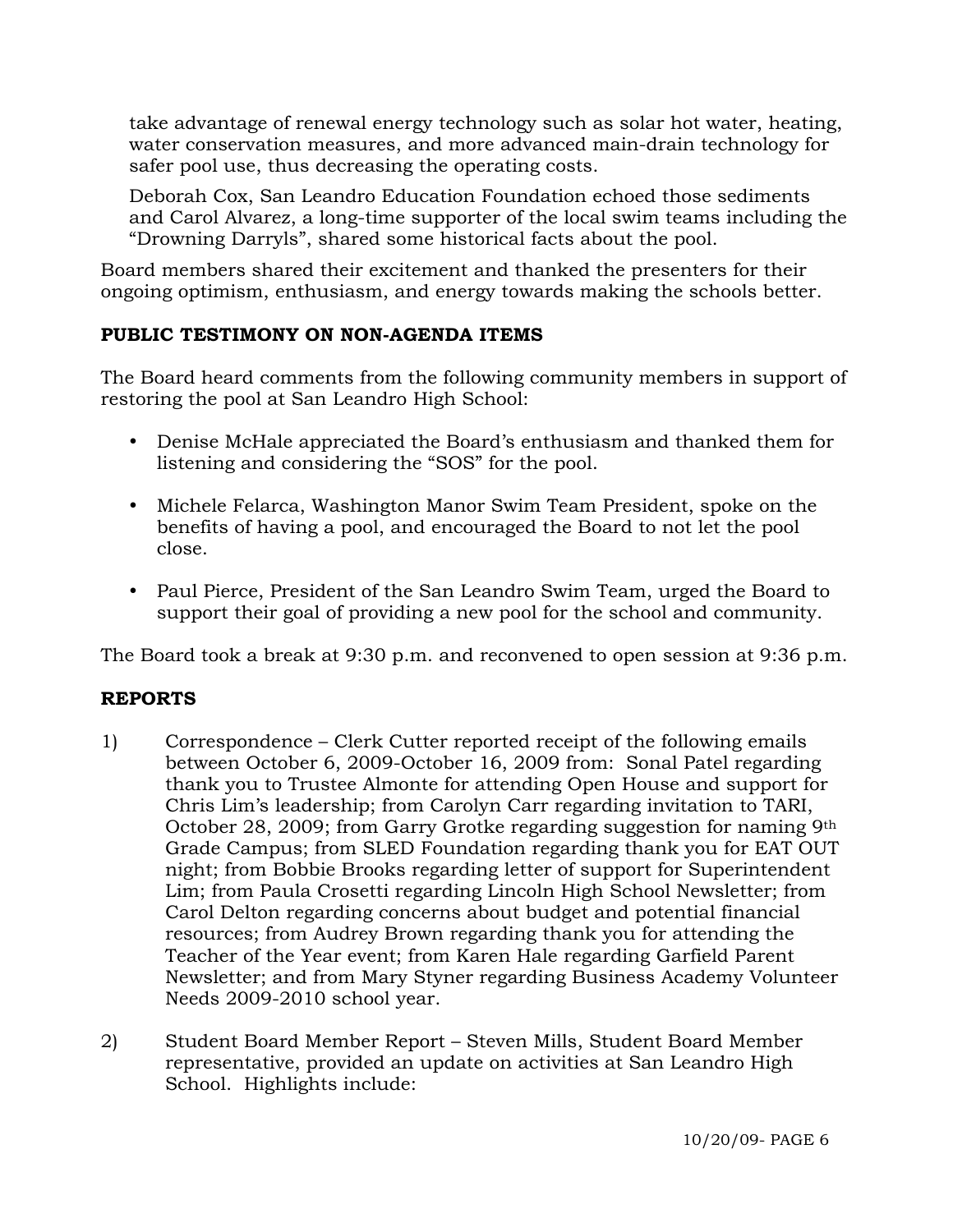- College Bound had its first meeting on October 13. Students interested in attending college learn how to sign up for the SAT, how to write a personal statement and how to decide where to apply
- Sports Walk-a-Thon is Sunday, October 25
- Homecoming is this week. The dance was very successful. The Homecoming rally (which will be outside on a stage for the first time) will be this Friday, October 25 at 2 p.m. The Homecoming game will be at 7 pm. at Burrell Field. Classes will parade with murals representing their class theme, and the Homecoming Court winners will be announced
- ASB is organizing a way to solicit names for the new 9<sup>th</sup> Grade Campus
- As a way of raising awareness to the swine flu, students are posting flyers in the restrooms, reminding students to wash their hands.

Mr. Mills mentioned that students feel that the tardy policy is too stringent particularly in the morning when, because of traffic, students may be only a few minutes late

- 3) Union Representative Reports Julio Hernandez , Principal of Wilson Elementary School, on behalf of the San Leandro Management Association, provided the following report:
	- School sites are creating their school site plans for the next two years, and sharing STAR data results with the community and staff
	- Since being named a Program Improvement district, schools sites have been having a variety of meetings to engage our families in the PI process, sharing the data and implications of PI, and receiving input from the community regarding school culture, equal access and parent engagement to inform our plans
	- Staff has been combing through the Academic Program Survey and Essential Program Components
	- Two new exciting parent engagement and leadership programs are up and running – High Expectations at the elementary school level and Parent Institute for Quality of Education at the middle school level

Mr. Hernandez also reported that Wilson Elementary recently opened a Parent Center to engage parents, and Trustee Almonte will be making a presentation on "Naming the 9th Grade Campus" on Oct 22.

- 4) Superintendent's Report Superintendent Lim reported that while the District didn't fully participate in the recent "Great ShakeOut", she is making Disaster Preparedness a top priority. Key points included:
	- Training staff on how to be prepared in a case of a major earthquake or disaster has become the main focus
	- The Emergency Organization Chart has been revised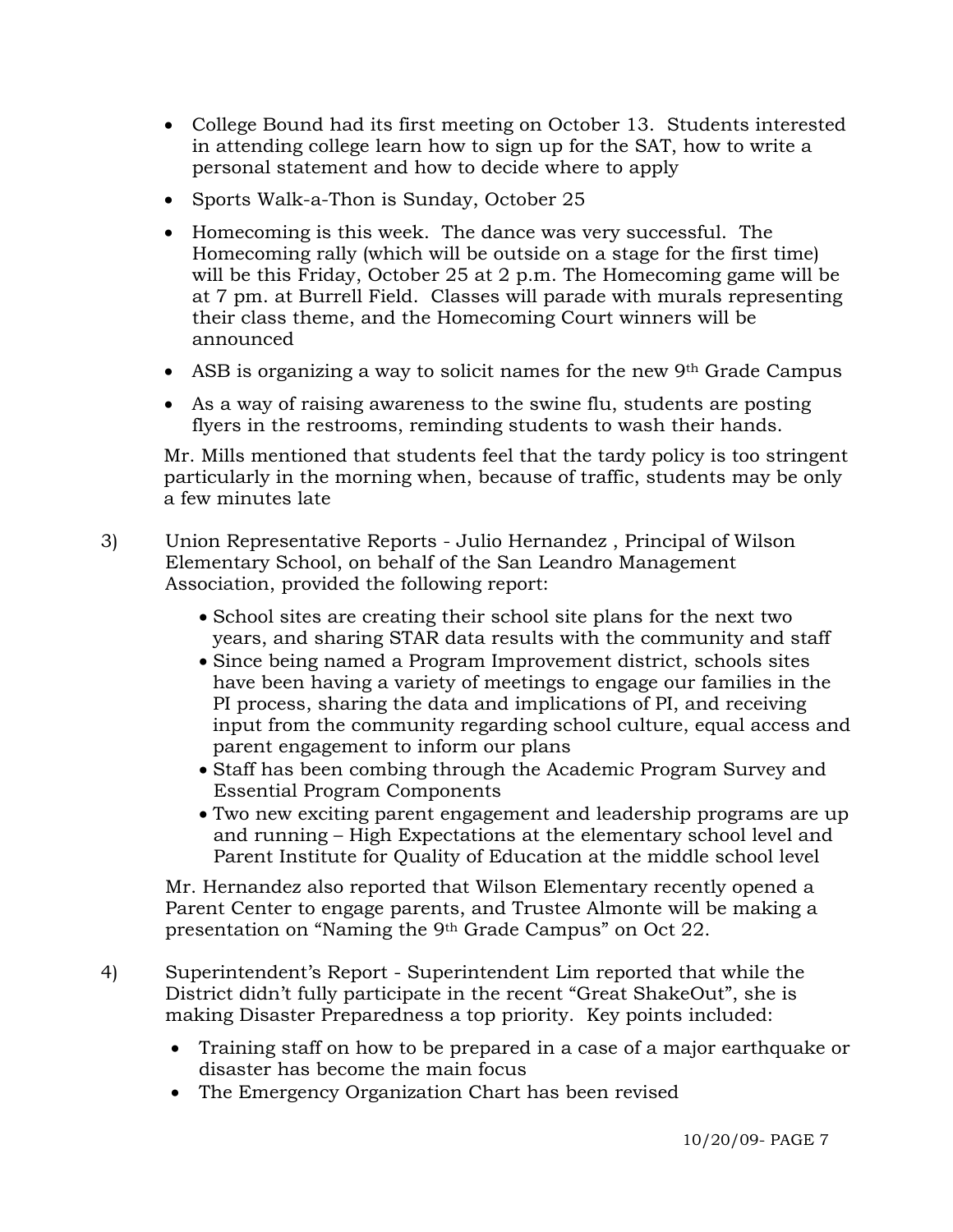- Training on roles and responsibilities will take place within the next couple of weeks
- Inventory is being gathered at the District Office and site level,
- The Superintendent is creating a check list to be sure the principals are on top of this at their sites
- An EO Training is scheduled for November 9, 2009
- A table–talk is scheduled for December
- District Support Team will be practicing at their meetings every other week
- On January 14 there will be a District-wide simulation with a Leadership debriefing at the end of the day

Online Charter School: Superintendent Lim informed the Board that, at the request of Assistant Superintendent Chin-Bendib to have the charter school consider rescinding their request, we received a letter informing the District that Charter School Development Systems is formally withdrawing the Global Tides K-12 online charter school petition.

Joint School Site Council/District/CTA Training will be November 5 at 6 p.m. at the District Office.

Ninth Grade Campus: A twenty-three member Task Force was convened and has had their first meeting focusing on outlining the ninth grade program. She will be will discussing operational issues such as custodians and security with Cabinet. The Task Force expects to meet about eight more times and will provide the Board with a presentation.

The Kindergarten Task Force met. Unfortunately, Trustee Prola was unable to attend. Superintendent Lim said that the Task Force was looking at holding their meetings on Thursdays at 3:30 p.m. The Superintendent asked that, by the end of the meeting, Trustees Mack-Rose, Prola and Cutter submit three dates that they can jointly attend as the Task Force is anxiously waiting to meet with them.

Baltimore: Superintendent Lim reported that she asked each member of the team (Teachers Anita Schriver, Lisa Wong, Mike Kertesz; Vice Principal Lori Watson; Principals Mary Ann Valles, Jan Nuno; and Trustee Sullivan) to provide her with the three top things they learned or experienced at the 2nd Annual Summit for Courageous Conversations in Baltimore. Below are some of their reflections that the Superintendent shared with the Board:

- The eight of us come from very different perspectives and places. Yet we all hold a common and critical vision of equity for our students. To a person, our stories told of ensuring safe, serious and consistent support for our children and never backing off from our responsibility for reaching our black and brown students.
- Presenting our SLUSD story made me proud to have come so far and grateful to be beyond the isolation that it once took to do this. The reaction from the audience said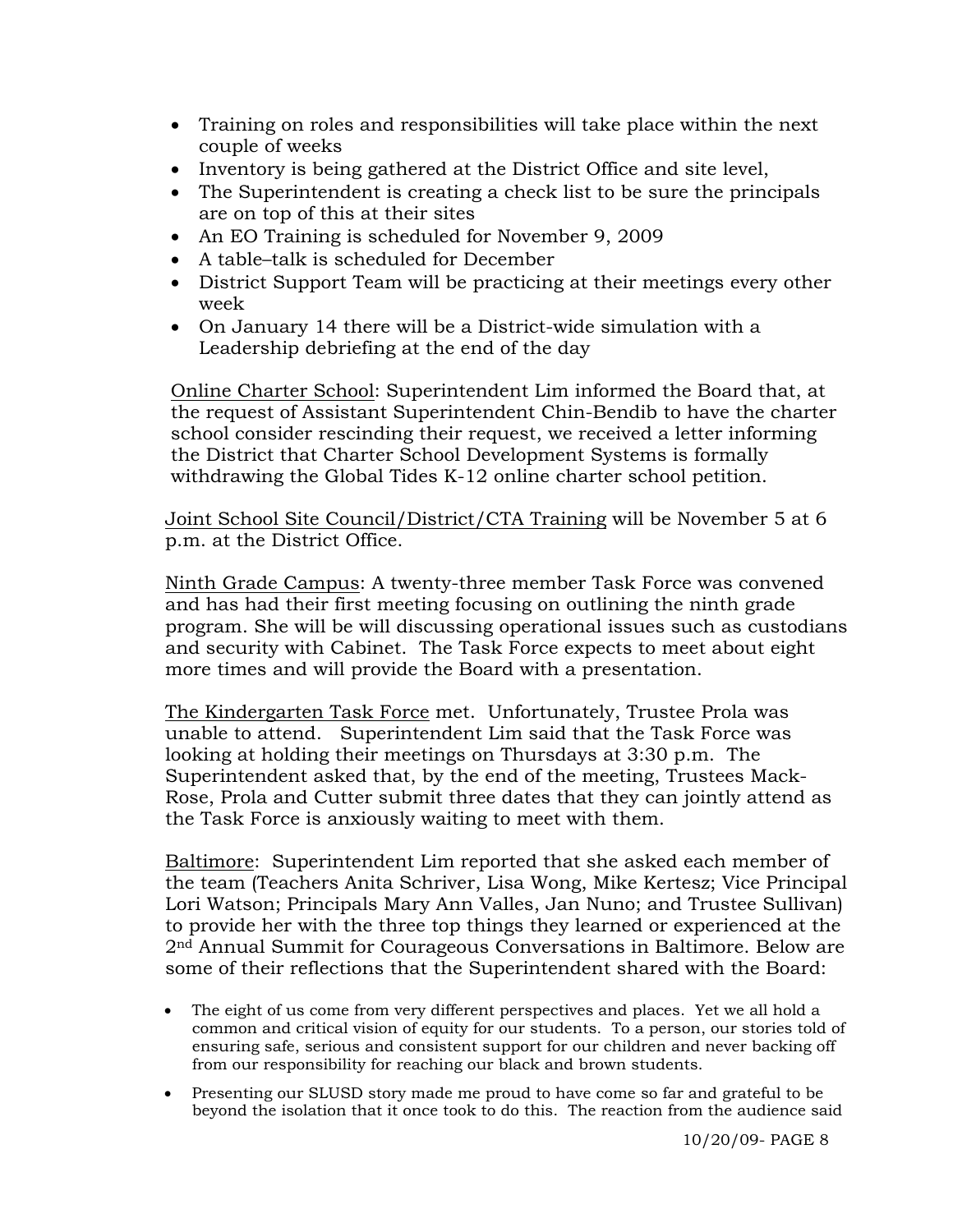it all when one woman announced, "I can retire now that I know that there are others in this world who are willing and capable of doing antiracist work." Another principal from Connecticut said, "I was going to retire because I am so exhausted doing this work in isolation. But now that I have heard your story, there may be hope for us in our district."

- A district administrator from Denver caught me as I was leaving the awards ceremony, asking if there was any way she could bring her district in touch with ours for coaching and mentoring. She had heard about both of our presentations and was impressed, as so many including a Board member, Superintendent, principals and teachers.
- I will never forget when James Lowen wandered into our session late and sat with intense concentration as we talked. He left early, but later stopped me in the hallway to say what a great presentation it was. In his keynote address Mr. Lowen mentioned us twice, first by saying that he wished that he had more time to visit sessions like the San Leandro one at the Summit, and then when he suggested that San Leandro may have been one of the Sundown Towns that he speaks about in his recent book.
- Our visit to the African American History museum deepened my knowledge about history. The 381 display for the Montgomery bus boycott changed my perception of the suffering and power in the movement. I was especially touched by the quote by Wilcox, "To sin by silence when we should protest makes cowards of men." I was starkly reminded again of my responsibility as a white woman to never, ever sit back in complacency when matters of racism arise.
- It was also very rewarding to hear from Ben Jealous, President, from the NAACP, and his message to all of us—as he spoke about public schools and the incident that happened to the male student that was murdered by fellow youth. The importance of the unspoken/spoken messages that we send out—some are heard and others are not heard.
- Educators of different ethnicities, male and female, all with the common goal—being truthful about inequities and now choosing to have conversations around this inequity and planning to do something about it. If we don't plan (do), then we are planning to fail (a group of students) those who are looking at adults for guidance!
- The student presentations and the educators who taught the students. Specifically, I was most impressed by the Logan HS forensics team on Sunday and then more impressed again by Tommie Lindsey's award presentation and acceptance speech on Wednesday.
- I was impressed by the strong, diverse across the board leadership and presentation of SLUSD. (The photo of you all is powerfully symbolic. The attendance and mention by James L. was the icing on the cake.)
- The fact that we were a team…all of us, parent, teachers, and administrators…all working together to share our equity stories, challenges, and gifts. Its was delightful and rare experience to cross the boundaries that often separate us in our roles in the educational community. (Yes, I needed Carmen there to feel that our circle was complete)
- Listening to educators of color as they challenged the role of Whiteness that underscores the digital divide in schools.
- The wisdom and talent of the keynote speakers and the student performers were the doses of medicine I needed in order to come back and combat the battle fatigue of our work.

Superintendent Lim also shared a video taken at the Summit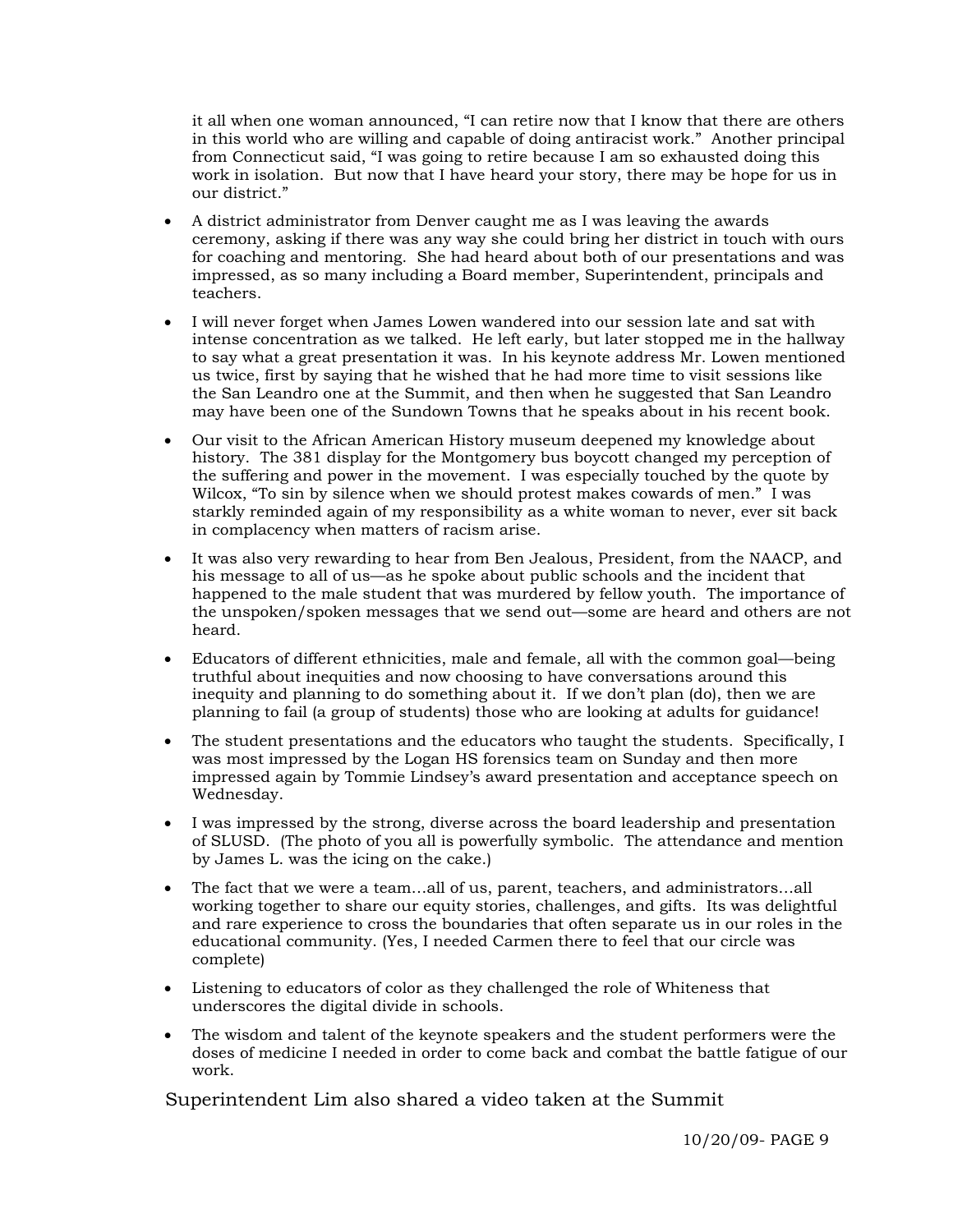acknowledging and presenting Trustee Sullivan with the 2009 Summit Community Empowerment Award from Glenn Singleton.

# **CONSENT ITEMS**

Trustee Hague requested that Consent Item 3.4-C Recommendation from Administrative Panel for Expulsion for Students E01-09/10, E02-09/10, and E03-09/10 be pulled from the Consent Calendar.

### General Services

### 1.1-C Approval of Board Minutes – September 1, 2009

### Human Resources

2.1-C Acceptance of Personnel Report

# Educational Services

- 3.1-C Acceptance of Donations
- 3.2-C Contract between the San Leandro Unified School District and Spencer Johnson of *On the Ball Spinny*
- 3.3-C Memorandum of Understanding between the San Leandro Unified School District and the California Reading and Literature Project of the San Francisco Region
- 3.5-C Revised Agreement between San Leandro Unified School District and Teneh Weller, Parent Educator, High Expectations

### Business Operations

- 4.1-C Ratification of September 2009 Payroll
- 4.2-C Approval of Bill Warrants

On a motion made by Trustee Hague and seconded by Trustee Prola, the Board approved the remaining consent items by a 7-0 vote.

### Educational Services

3.4-C Recommendation from Administrative Panel for Expulsion for Students E01-09/10, E02-09/10, and E03-09/10.

This item was pulled from the agenda.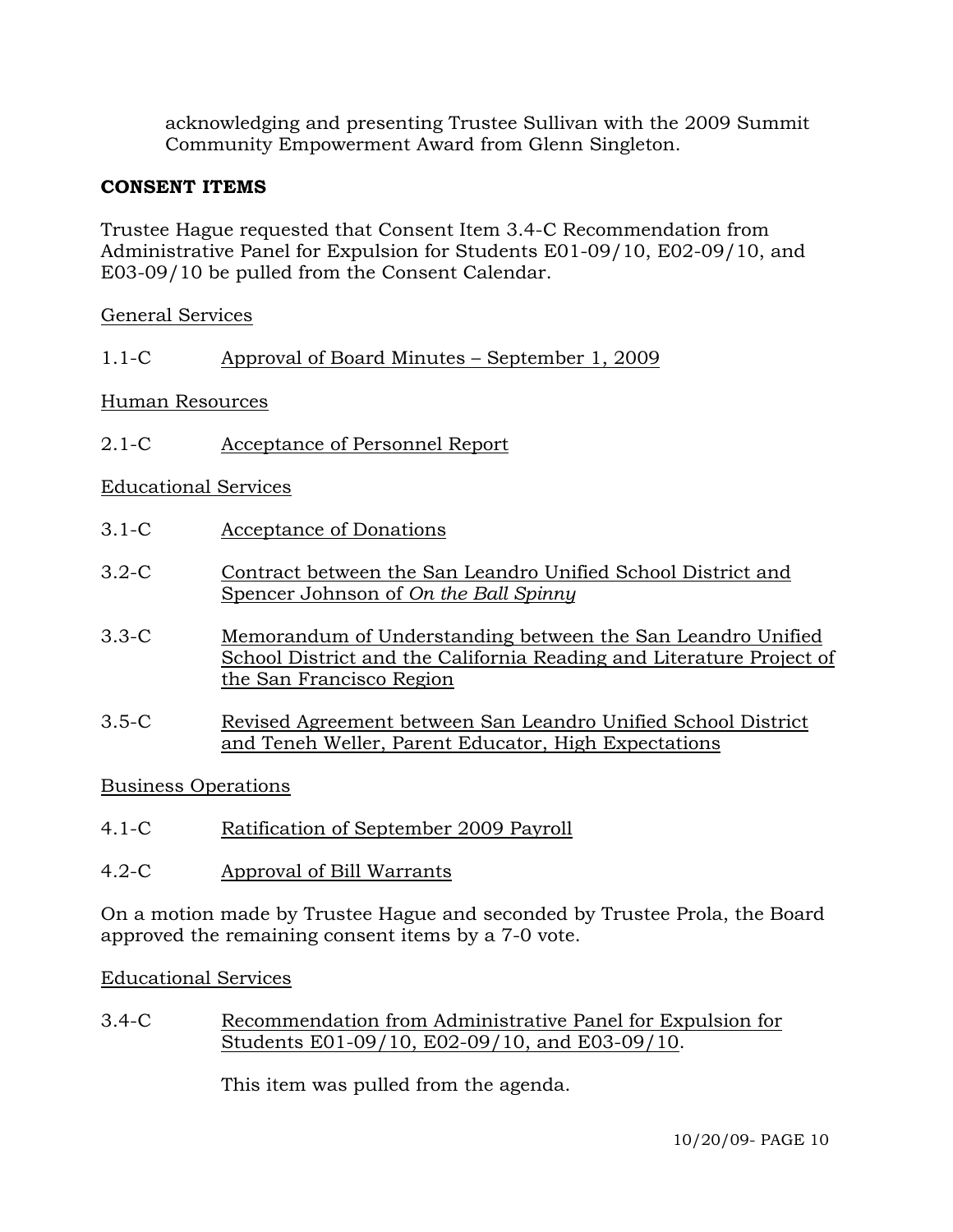### **INFORMATION ITEMS**

### Business Operations

### 4.1-I Miscellaneous

Miscellaneous receipts in the amount of \$1,684,164.70 have been deposited in the Treasury of Alameda County.

### **ADDITIONAL SUGGESTIONS AND COMMENTS FROM BOARD MEMBERS**

• Trustee Sullivan commented on what a rewarding experience it was for her to be part of the Second Annual Summit for Courageous Conversation '09 in Baltimore, where so many educators of different ethnicities came together with the common goal of achieving racial equity and excellence in education. She thanked the Superintendent and District team for displaying to the nation "the work that you and the District do so diligently", and for all of your support. It was the hope of Trustee Sullivan that everyone will join this work and reach out to the underrepresented students so that they can feel and know that someone is "advocating for them."

Trustee Sullivan passed on a suggestion she received from a parent that the class of 2010 might consider collectively submitting a name for the 9th Grade Campus, adding that maybe Student Board represent Steven Mills could encourage the seniors to consider this suggestion.

• Trustee Mack-Rose prefaced her comments by offering an apology to Assistant Superintendent Song Chin-Bendib for the last meeting's line of questioning regarding the slides presented, adding that it was never her intent to embarrass or intimidate staff and prevent them from clarifying. Trustee Mack-Rose noted; however, that she felt that the slide itself was poorly conceived, and that the information presented was overlooked by the Board Finance Committee, agenda planning, and the Superintendent. Trustee Mack-Rose hoped that in the future, when presenting information at public meetings it is clear, concise and not confusing, adding that she "did not mean to put the Assistant Superintendent on the spot in that way."

Trustee Mack-Rose was concerned that it had been sometime since the Board had received an update from the District's representative to the City Parks and Recreation Commission, adding that with the issue of Measure WW funds, a potential bond in November 2010, and joint-use possibilities, there should be a stronger advocate on that committee. Trustee Mack-Rose requested that someone check to see of our representative was still interested in serving on that commission.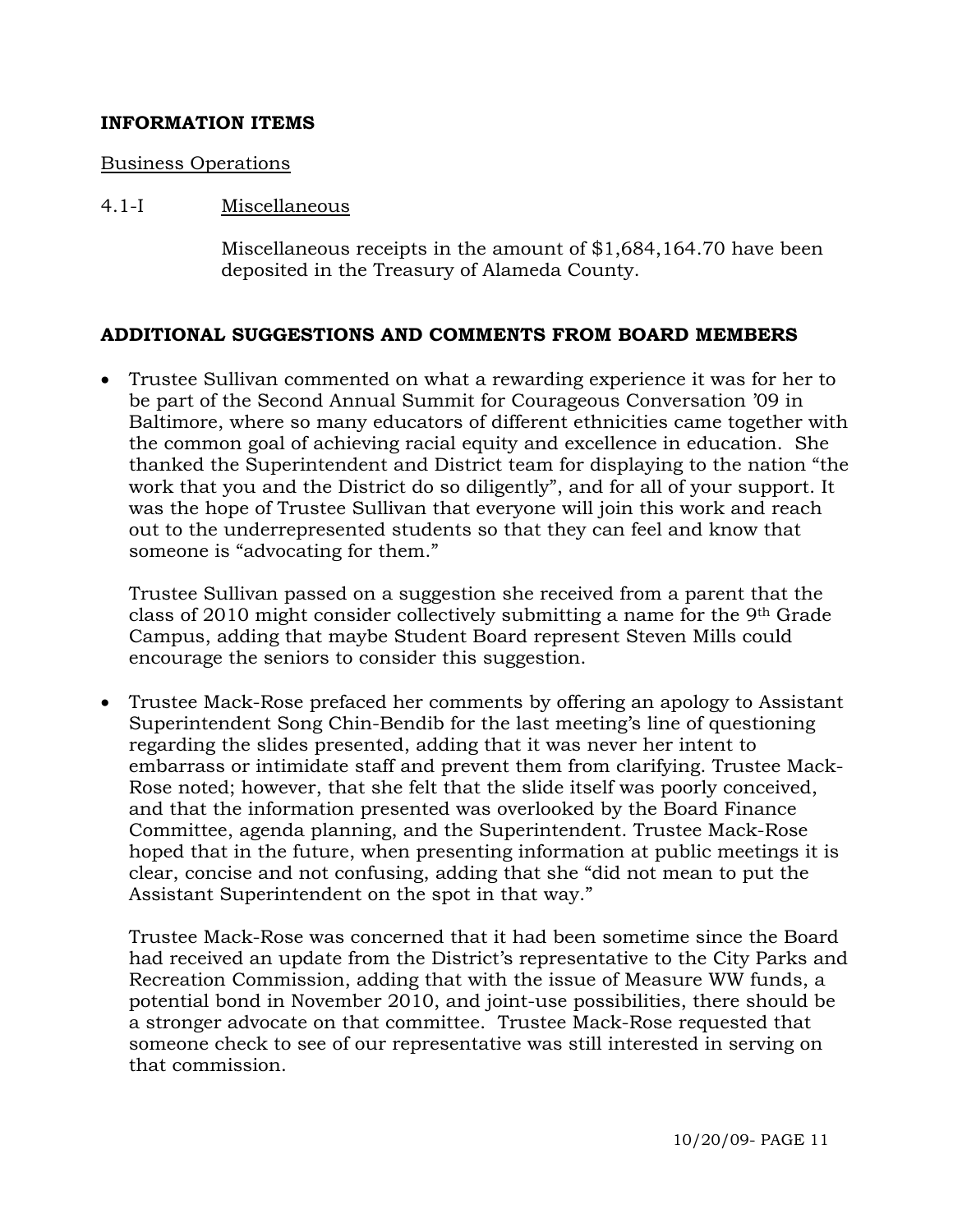Trustee Mack-Rose reminded staff that there have been several requests for a summary of all Tier III programs and funds, and hoped that information would be shared at the next Board meeting.

Trustee Mack-Rose referred to an email from a parent regarding hand gel and the cost benefit. She hoped staff could consider that as a possibility.

Trustee Mack-Rose encouraged the Board to attend the Walk-A Thon on Sunday, October 25, at Burrell Field.

• Trustee Prola commented that approximately 40-45 people attending the bench dedication ceremony/reception honoring Billy Campbell.

Trustee Prola reminded the Board of her request regarding adding "Indigenous Peoples' Day" on the agenda and hoped that it could be included on the next agenda for consideration next year.

Trustee Prola attended the San Leandro Sports Foundation fundraiser at the Englander. She was disappointed that she was the only Board member in attendance and hoped that at the next fundraiser more members would be available to attend.

Trustee Prola distributed an article from School Services of California regarding "What State Receivership Means and Why It's Best to Avoid It".

Trustee Prola reported that several Trustees have been providing presentations to District/community groups regarding the "The Naming of the 9th Grade Campus.

Trustee Prola congratulated Trustee Sullivan as being the recipient of "The 2009 Summit Community Empowerment Award."

• Trustee Cutter commented that she found the memo from the City summarizing the findings of the Revenue Measure Survey taken recently asking voters of San Leandro about a potential sales tax increase to be very enlightening.

Trustee Cutter would like to see the District/Liaison Committee begin discussing a facilities bond and WW funds, as well as working on the process. She would like to see the Board Finance Committee begin considering an operational budget for the 9th Grade Campus, and future cuts.

Trustee Cutter asked that the meeting days with Molly McGee-Hewitt be included under future meeting dates at the end of each agenda, adding that tentatively the next date will be November 19 at 6 p.m.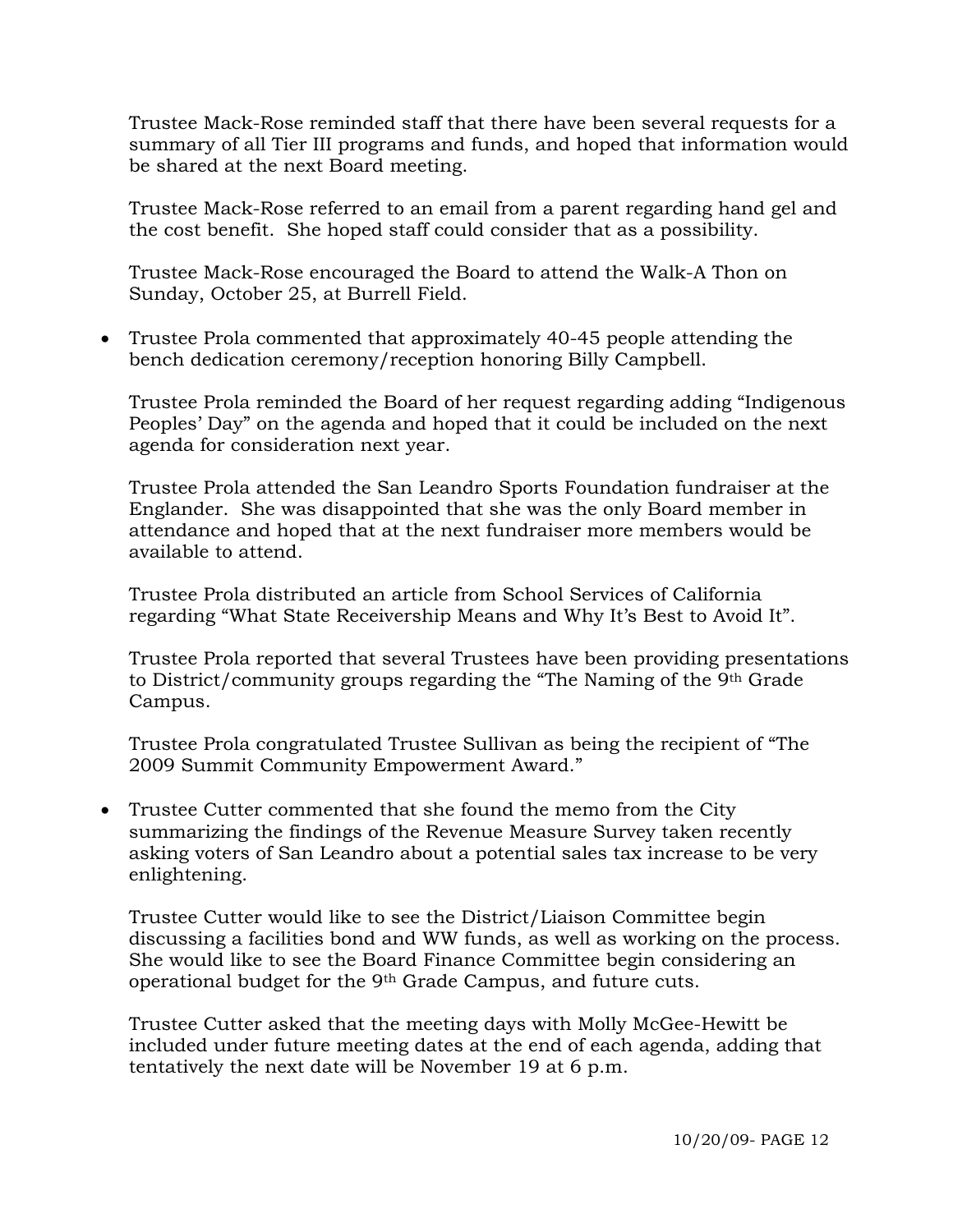• Trustee Hague asked that the October 22, 2009, Special Board meeting be taken off the calendar because it was cancelled due to unavailability by the Trustees.

Trustee Hague was concerned that with budget issues looming, the Board Finance Committee and Budget Advisory Committee have not be meeting regularly.

Trustee Hague commented that Pleasanton Unified installed hand sanitizer between classrooms, however, noted that the alcohol-based sanitizers have become a concern. She suggested that that, as a way of alleviating costs, the District might consider partnering with a local agency such at Clorox.

Trustee Hague also asked for an attendance update at the sites.

- Trustee Almonte commented that he received an invitation from Senator Ellen Corbett and planned on attending a hearing of the California State Senate Select Committee on Earthquake and Disaster Preparedness on Monday, October 26, from 10 a.m. to noon at the Hayward City Hall. The focus of the hearing will be on lessons learned during the "Great ShakeOut", how far we have come since the 1989 Loma Prieta earthquake, and how prepared are our communities to respond to a major disaster. Trustee Almonte asked that Superintendent Lim email him the District's disaster preparedness plan and he would be happy to present it during the hearing; however the Superintendent said that she would be sending a representative.
- Trustee Katz-Lacabe also congratulated Trustee Sullivan for receiving the 2009 Courageous Empowerment Award and the team for their presentation at the 2009 Summit.

Trustee Katz-Lacabe also offered to call Juan Manual Martinez regarding his interest in continuing as the District's Parks and Recreation Commission representative.